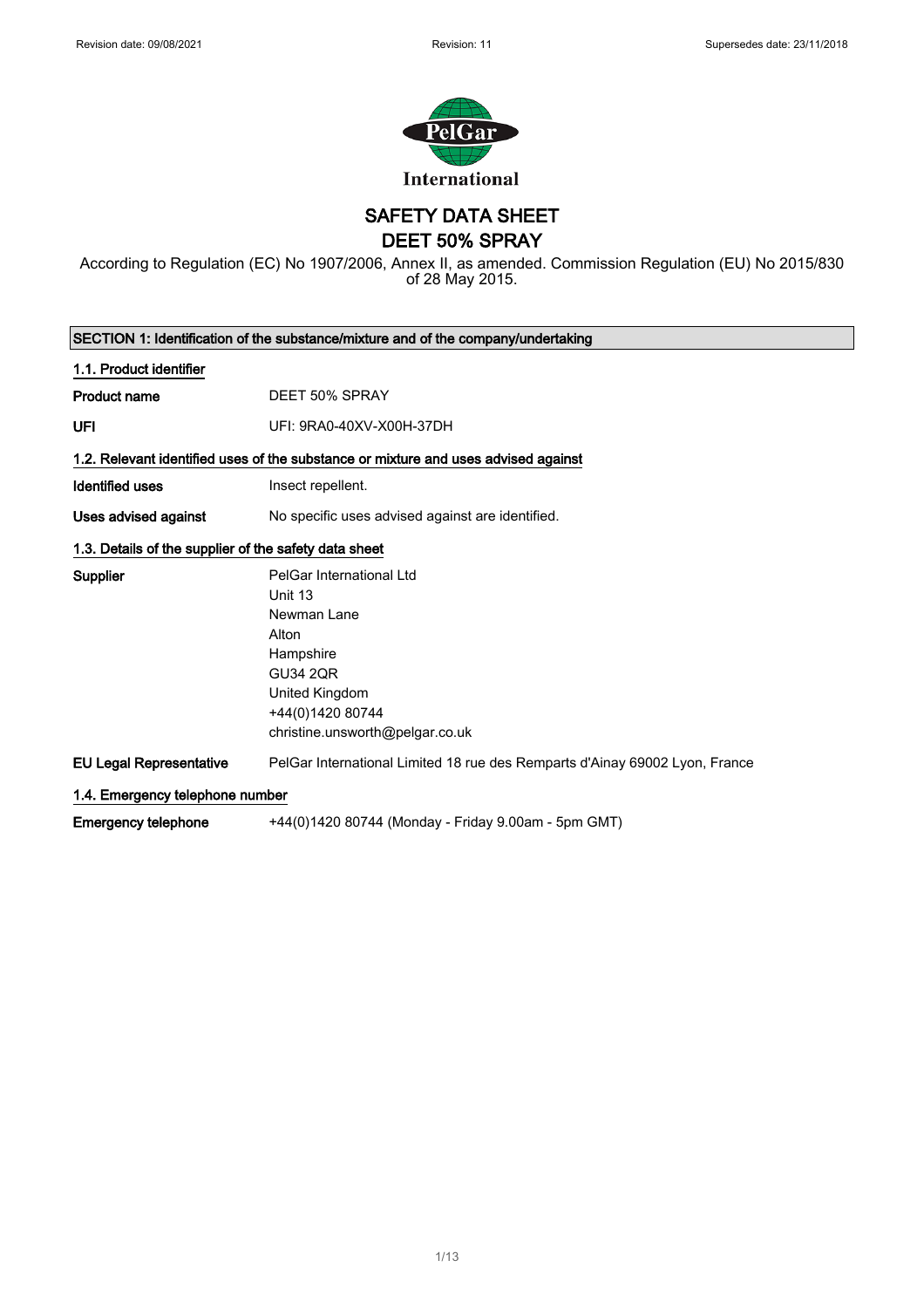| National emergency telephone Austria: +43 1 406 43 43 |                                                                         |
|-------------------------------------------------------|-------------------------------------------------------------------------|
| number                                                | Belgium: 070 245 245                                                    |
|                                                       | Bulgaria: +359 2 9154 233                                               |
|                                                       | Croatia: +3851 2348 342                                                 |
|                                                       | <b>Cyprus: 1401</b>                                                     |
|                                                       | Czech Republic: +420 224 919 293, +420 224 915 402                      |
|                                                       | Denmark: +45 8212 1212                                                  |
|                                                       | Estonia: 16662                                                          |
|                                                       | Finland: 0800 147 111                                                   |
|                                                       | France: +33 (0) 145 42 59 59                                            |
|                                                       | Germany: +44 (0)1420 80744 (9am-5pm Monday- Friday GMT)                 |
|                                                       | Greece: (0030) 2107793777                                               |
|                                                       | Hungary: +36-80-201-199                                                 |
|                                                       | Iceland: (+354) 543 1000 / 112                                          |
|                                                       | Ireland: Members of Public: +353 (01) 809 2166. (8am-10pm daily)        |
|                                                       | Ireland: Healthcare Professionals: +353 (01) 809 2566 (24 hour service) |
|                                                       | Italy: 0382-24444                                                       |
|                                                       | Latvia: +371 67042473                                                   |
|                                                       | Liechtenstein: +44 (0)1420 80744 (9am-5pm Monday- Friday GMT)           |
|                                                       | Lithuania: +370 (85) 2362052                                            |
|                                                       | Luxembourg: 8002 5500                                                   |
|                                                       | Malta: +44 (0)1420 80744 (9am-5pm Monday- Friday GMT)                   |
|                                                       | Netherlands: +31(0)30 274 8888 Healthcare Professionals only            |
|                                                       | Norway: 22 59 13 00                                                     |
|                                                       | Poland: +44 (0)1420 80744 (9am-5pm Monday- Friday GMT)                  |
|                                                       | Portugal: +351 800 250 250                                              |
|                                                       | Romania: +40213183606                                                   |
|                                                       | Slovakia: +421 2 5477 4166                                              |
|                                                       | Slovenia: 112                                                           |
|                                                       | Spain: +34 91 562 04 20                                                 |
|                                                       | Sweden: 112 - Begär Giftinformation                                     |

## SECTION 2: Hazards identification

| 2.1. Classification of the substance or mixture |                                                                                                                                                     |
|-------------------------------------------------|-----------------------------------------------------------------------------------------------------------------------------------------------------|
| Classification (EC 1272/2008)                   |                                                                                                                                                     |
| <b>Physical hazards</b>                         | Flam. Lig. 2 - H225                                                                                                                                 |
| <b>Health hazards</b>                           | Skin Irrit. 2 - H315 Eye Irrit. 2 - H319                                                                                                            |
| <b>Environmental hazards</b>                    | Aquatic Acute 1 - H400 Aquatic Chronic 1 - H410                                                                                                     |
| Human health                                    | The liquid may be irritating to eyes, respiratory system and skin. Harmfull if swallowed                                                            |
| Environmental                                   | The product contains a substance which is harmful to aquatic organisms and which may<br>cause long-term adverse effects in the aquatic environment. |
| 2.2. Label elements                             |                                                                                                                                                     |

Hazard pictograms



Signal word **Danger**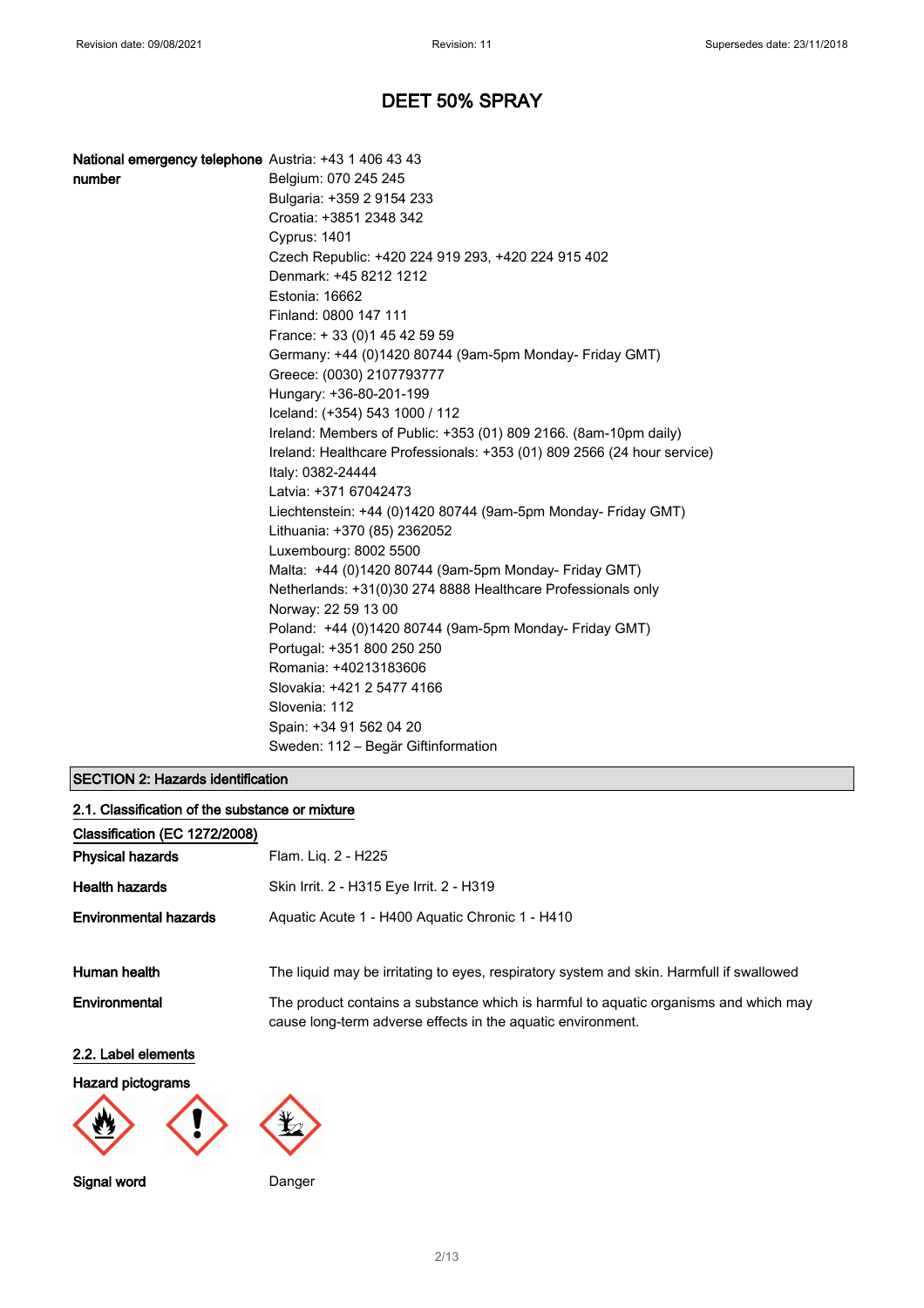| <b>Hazard statements</b>          | H225 Highly flammable liquid and vapour.<br>H315 Causes skin irritation.<br>H319 Causes serious eye irritation.<br>H410 Very toxic to aquatic life with long lasting effects.                                                                                                                                                                                                                                                                                                                                                                                                                                                                                                                                                                                                                                                                                                                                                                                                                           |
|-----------------------------------|---------------------------------------------------------------------------------------------------------------------------------------------------------------------------------------------------------------------------------------------------------------------------------------------------------------------------------------------------------------------------------------------------------------------------------------------------------------------------------------------------------------------------------------------------------------------------------------------------------------------------------------------------------------------------------------------------------------------------------------------------------------------------------------------------------------------------------------------------------------------------------------------------------------------------------------------------------------------------------------------------------|
| <b>Precautionary statements</b>   | P210 Keep away from heat, hot surfaces, sparks, open flames and other ignition sources. No<br>smoking.<br>P233 Keep container tightly closed.<br>P260 Do not breathe vapour/ spray.<br>P270 Do not eat, drink or smoke when using this product.<br>P273 Avoid release to the environment.<br>P280 Wear protective gloves/ protective clothing/ eye protection/ face protection.<br>P301+P312 IF SWALLOWED: Call a POISON CENTRE/doctor if you feel unwell.<br>P302+P352 IF ON SKIN: Wash with plenty of water.<br>P305+P351+P338 IF IN EYES: Rinse cautiously with water for several minutes. Remove<br>contact lenses, if present and easy to do. Continue rinsing.<br>P332+P313 If skin irritation occurs: Get medical advice/attention.<br>P337+P313 If eye irritation persists: Get medical advice/attention.<br>P362+P364 Take off contaminated clothing and wash it before reuse.<br>P501 Dispose of contents/ container in accordance with national regulations.<br>P242 Use non-sparking tools. |
| Supplemental label<br>information | EUH 208 Contains Lime Oil and Chrysanthemum Cinerariaefolium extract. May produce an<br>allergic reaction.                                                                                                                                                                                                                                                                                                                                                                                                                                                                                                                                                                                                                                                                                                                                                                                                                                                                                              |

## 2.3. Other hazards

Not known

# SECTION 3: Composition/information on ingredients

## 3.2. Mixtures

| DIETHYL-M-TOLUAMIDE (DEET)                                                                                              |                      | 30-60% |
|-------------------------------------------------------------------------------------------------------------------------|----------------------|--------|
| CAS number: 134-62-3                                                                                                    | EC number: 205-149-7 |        |
| <b>Classification</b><br>Acute Tox. 4 - H302<br>Skin Irrit. 2 - H315<br>Eye Irrit. 2 - H319<br>Aquatic Chronic 3 - H412 |                      |        |
| <b>ETHANOL</b>                                                                                                          |                      | 10-30% |
| CAS number: 64-17-5                                                                                                     |                      |        |
|                                                                                                                         | EC number: 200-578-6 |        |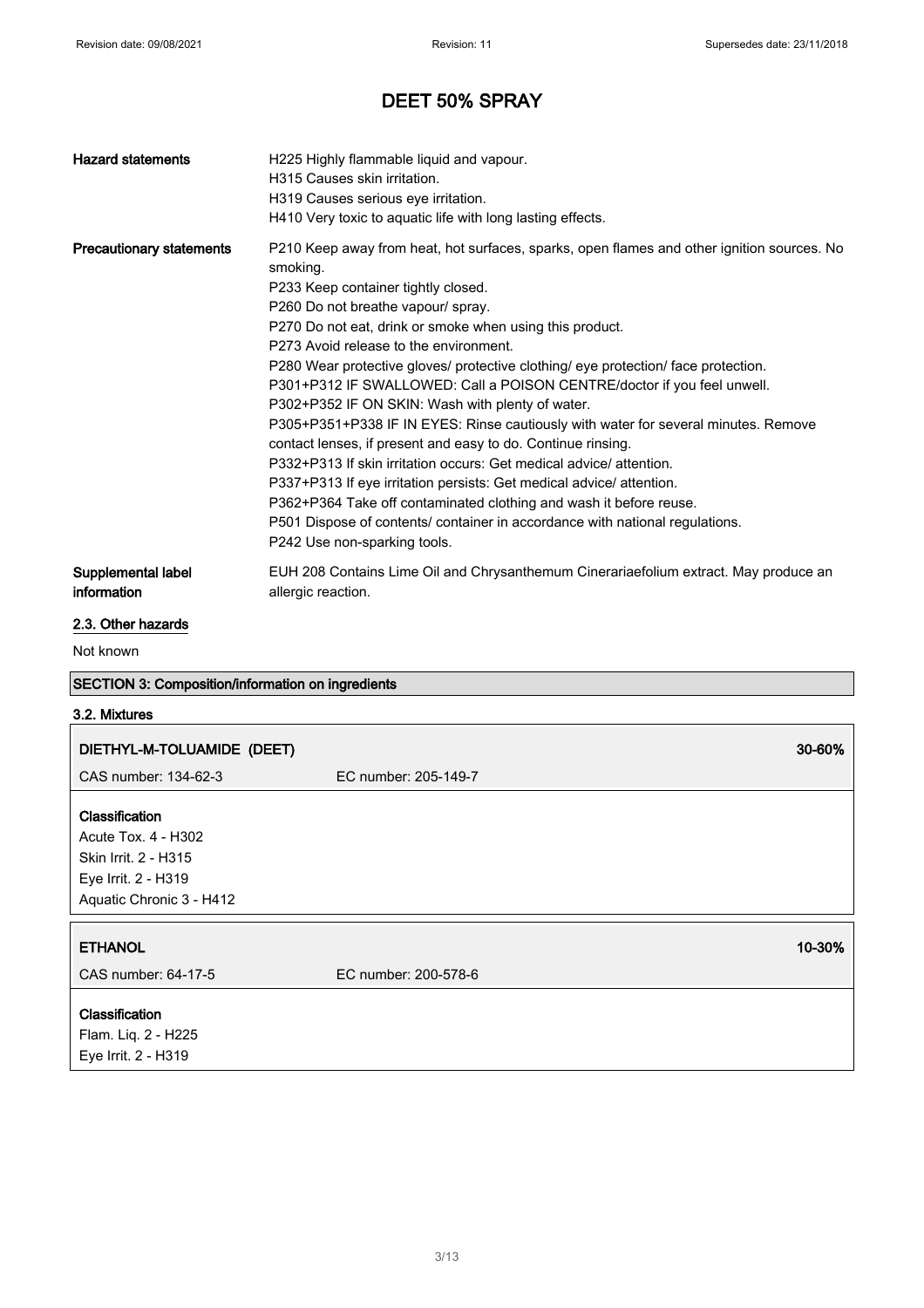| <b>LIME</b>                            | 1%                                                                                                                                                                                                                                                                                                                                                                                  |
|----------------------------------------|-------------------------------------------------------------------------------------------------------------------------------------------------------------------------------------------------------------------------------------------------------------------------------------------------------------------------------------------------------------------------------------|
| CAS number: 8008-26-2                  |                                                                                                                                                                                                                                                                                                                                                                                     |
| M factor (Acute) = $1$                 | M factor (Chronic) = $1$                                                                                                                                                                                                                                                                                                                                                            |
| Classification                         |                                                                                                                                                                                                                                                                                                                                                                                     |
| Flam. Liq. 3 - H226                    |                                                                                                                                                                                                                                                                                                                                                                                     |
| Skin Irrit. 2 - H315                   |                                                                                                                                                                                                                                                                                                                                                                                     |
| Skin Sens. 1 - H317                    |                                                                                                                                                                                                                                                                                                                                                                                     |
| Asp. Tox. 1 - H304                     |                                                                                                                                                                                                                                                                                                                                                                                     |
| Aquatic Acute 1 - H400                 |                                                                                                                                                                                                                                                                                                                                                                                     |
| Aquatic Chronic 1 - H410               |                                                                                                                                                                                                                                                                                                                                                                                     |
| <b>Pyrethrins</b>                      | 1%                                                                                                                                                                                                                                                                                                                                                                                  |
| CAS number: 8003-34-7                  |                                                                                                                                                                                                                                                                                                                                                                                     |
|                                        |                                                                                                                                                                                                                                                                                                                                                                                     |
| M factor (Acute) = 100                 | M factor (Chronic) = 100                                                                                                                                                                                                                                                                                                                                                            |
| Classification                         |                                                                                                                                                                                                                                                                                                                                                                                     |
| Acute Tox. 4 - H302                    |                                                                                                                                                                                                                                                                                                                                                                                     |
| <b>Acute Tox. 4 - H332</b>             |                                                                                                                                                                                                                                                                                                                                                                                     |
| Aquatic Acute 1 - H400                 |                                                                                                                                                                                                                                                                                                                                                                                     |
| Aquatic Chronic 1 - H410               |                                                                                                                                                                                                                                                                                                                                                                                     |
|                                        | The full text for all hazard statements is displayed in Section 16.                                                                                                                                                                                                                                                                                                                 |
| <b>SECTION 4: First aid measures</b>   |                                                                                                                                                                                                                                                                                                                                                                                     |
| 4.1. Description of first aid measures |                                                                                                                                                                                                                                                                                                                                                                                     |
| <b>General information</b>             | Get medical attention if any discomfort continues. Show this Safety Data Sheet to the medical<br>personnel.                                                                                                                                                                                                                                                                         |
| Inhalation                             | Move affected person to fresh air and keep warm and at rest in a position comfortable for<br>breathing. Maintain an open airway. Loosen tight clothing such as collar, tie or belt. When<br>breathing is difficult, properly trained personnel may assist affected person by administering<br>oxygen. Get medical attention. Place unconscious person on their side in the recovery |

Ingestion Rinse mouth thoroughly with water. Give a few small glasses of water or milk to drink. Stop if the affected person feels sick as vomiting may be dangerous. Never give anything by mouth to an unconscious person. Place unconscious person on their side in the recovery position and ensure breathing can take place. Keep affected person under observation. Get medical attention.

position and ensure breathing can take place.

Skin contact Rinse with water.

Eye contact Rinse with water. Do not rub eye. Remove any contact lenses and open eyelids wide apart. Get medical attention if any discomfort continues.

Protection of first aiders First aid personnel should wear appropriate protective equipment during any rescue.

#### 4.2. Most important symptoms and effects, both acute and delayed

General information The severity of the symptoms described will vary dependent on the concentration and the length of exposure. Inhalation A single exposure may cause the following adverse effects: Pain or irritation. Intoxication. Narcotic effect. Muscle weakness. Nausea, vomiting.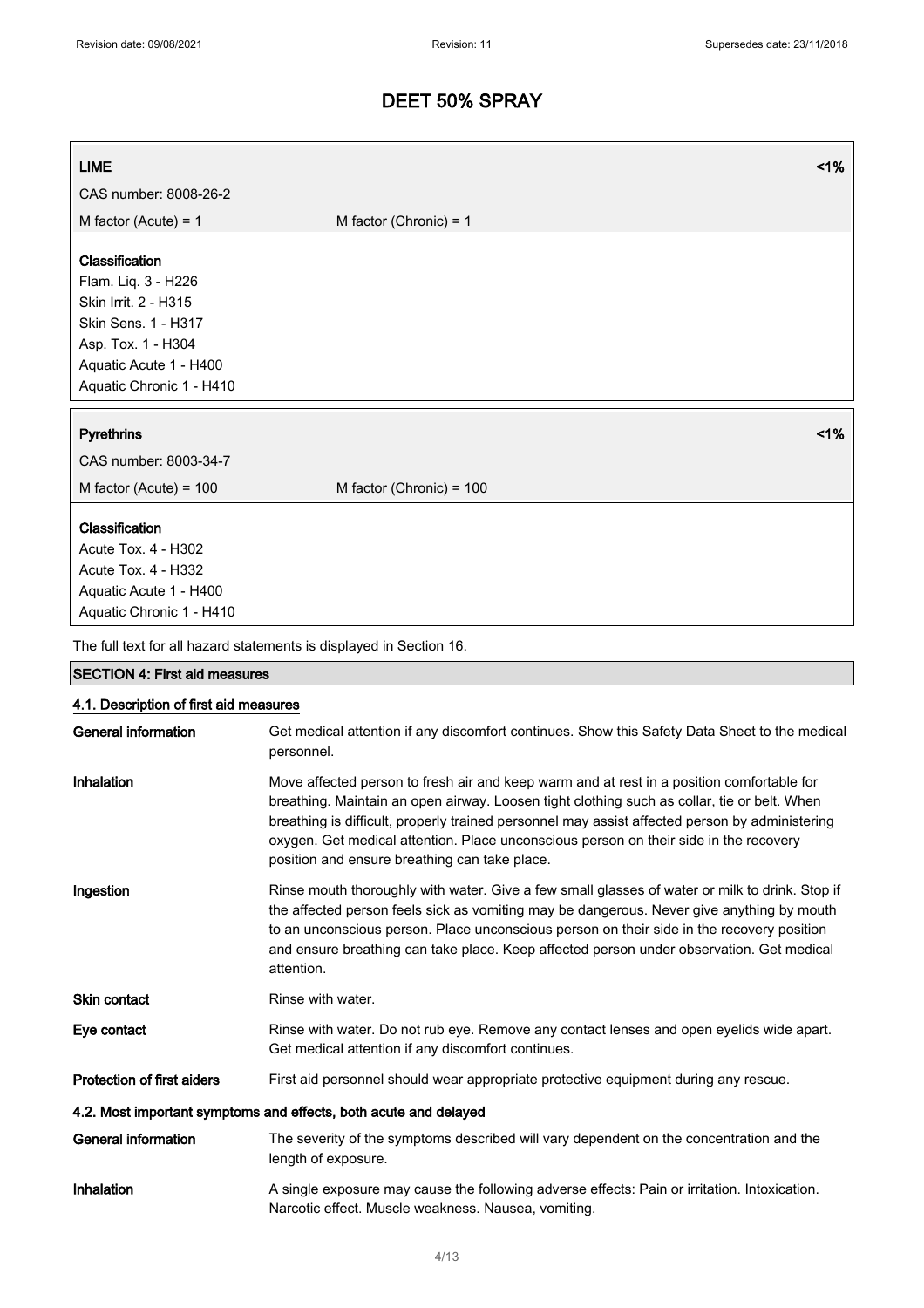| Ingestion                                                  | May cause discomfort if swallowed. Stomach pain. Nausea, vomiting.                                                                                                                                                                                                                                                                                                                                                                                                                                                                                                                                                                                                                                           |
|------------------------------------------------------------|--------------------------------------------------------------------------------------------------------------------------------------------------------------------------------------------------------------------------------------------------------------------------------------------------------------------------------------------------------------------------------------------------------------------------------------------------------------------------------------------------------------------------------------------------------------------------------------------------------------------------------------------------------------------------------------------------------------|
| Skin contact                                               | Redness. Irritating to skin.                                                                                                                                                                                                                                                                                                                                                                                                                                                                                                                                                                                                                                                                                 |
| Eye contact                                                | Irritating to eyes.                                                                                                                                                                                                                                                                                                                                                                                                                                                                                                                                                                                                                                                                                          |
|                                                            | 4.3. Indication of any immediate medical attention and special treatment needed                                                                                                                                                                                                                                                                                                                                                                                                                                                                                                                                                                                                                              |
| Notes for the doctor                                       | Treat symptomatically.                                                                                                                                                                                                                                                                                                                                                                                                                                                                                                                                                                                                                                                                                       |
| <b>SECTION 5: Firefighting measures</b>                    |                                                                                                                                                                                                                                                                                                                                                                                                                                                                                                                                                                                                                                                                                                              |
| 5.1. Extinguishing media                                   |                                                                                                                                                                                                                                                                                                                                                                                                                                                                                                                                                                                                                                                                                                              |
| Suitable extinguishing media                               | The product is flammable. Extinguish with alcohol-resistant foam, carbon dioxide, dry powder<br>or water fog. Use fire-extinguishing media suitable for the surrounding fire.                                                                                                                                                                                                                                                                                                                                                                                                                                                                                                                                |
| Unsuitable extinguishing<br>media                          | Do not use water jet as an extinguisher, as this will spread the fire.                                                                                                                                                                                                                                                                                                                                                                                                                                                                                                                                                                                                                                       |
| 5.2. Special hazards arising from the substance or mixture |                                                                                                                                                                                                                                                                                                                                                                                                                                                                                                                                                                                                                                                                                                              |
| Specific hazards                                           | Containers can burst violently or explode when heated, due to excessive pressure build-up.<br>Flammable liquid and vapour. Vapours may be ignited by a spark, a hot surface or an ember.<br>Vapours may form explosive mixtures with air. Fire-water run-off in sewers may create fire or<br>explosion hazard. This product is toxic.                                                                                                                                                                                                                                                                                                                                                                        |
| <b>Hazardous combustion</b><br>products                    | Thermal decomposition or combustion products may include the following substances: Toxic<br>gases or vapours.                                                                                                                                                                                                                                                                                                                                                                                                                                                                                                                                                                                                |
| 5.3. Advice for firefighters                               |                                                                                                                                                                                                                                                                                                                                                                                                                                                                                                                                                                                                                                                                                                              |
| Protective actions during<br>firefighting                  | Avoid breathing fire gases or vapours. Evacuate area. Keep upwind to avoid inhalation of<br>gases, vapours, fumes and smoke. Ventilate closed spaces before entering them. Cool<br>containers exposed to heat with water spray and remove them from the fire area if it can be<br>done without risk. Cool containers exposed to flames with water until well after the fire is out.<br>If a leak or spill has not ignited, use water spray to disperse vapours and protect men stopping<br>the leak. Avoid discharge to the aquatic environment. Control run-off water by containing and<br>keeping it out of sewers and watercourses. If risk of water pollution occurs, notify appropriate<br>authorities. |
| Special protective equipment<br>for firefighters           | Wear positive-pressure self-contained breathing apparatus (SCBA) and appropriate protective<br>clothing. Firefighter's clothing conforming to European standard EN469 (including helmets,<br>protective boots and gloves) will provide a basic level of protection for chemical incidents.                                                                                                                                                                                                                                                                                                                                                                                                                   |
| <b>SECTION 6: Accidental release measures</b>              |                                                                                                                                                                                                                                                                                                                                                                                                                                                                                                                                                                                                                                                                                                              |
|                                                            | 6.1. Personal precautions, protective equipment and emergency procedures                                                                                                                                                                                                                                                                                                                                                                                                                                                                                                                                                                                                                                     |
| <b>Personal precautions</b>                                | Wear protective clothing as described in Section 8 of this safety data sheet. No action shall be<br>taken without appropriate training or involving any personal risk. Evacuate area. Provide<br>adequate ventilation. No smoking, sparks, flames or other sources of ignition near spillage.<br>Promptly remove any clothing that becomes contaminated. Avoid inhalation of dust and                                                                                                                                                                                                                                                                                                                        |

## 6.2. Environmental precautions

Environmental precautions Avoid discharge into drains or watercourses or onto the ground. Avoid discharge to the aquatic environment.

vapours. Use suitable respiratory protection if ventilation is inadequate.

## 6.3. Methods and material for containment and cleaning up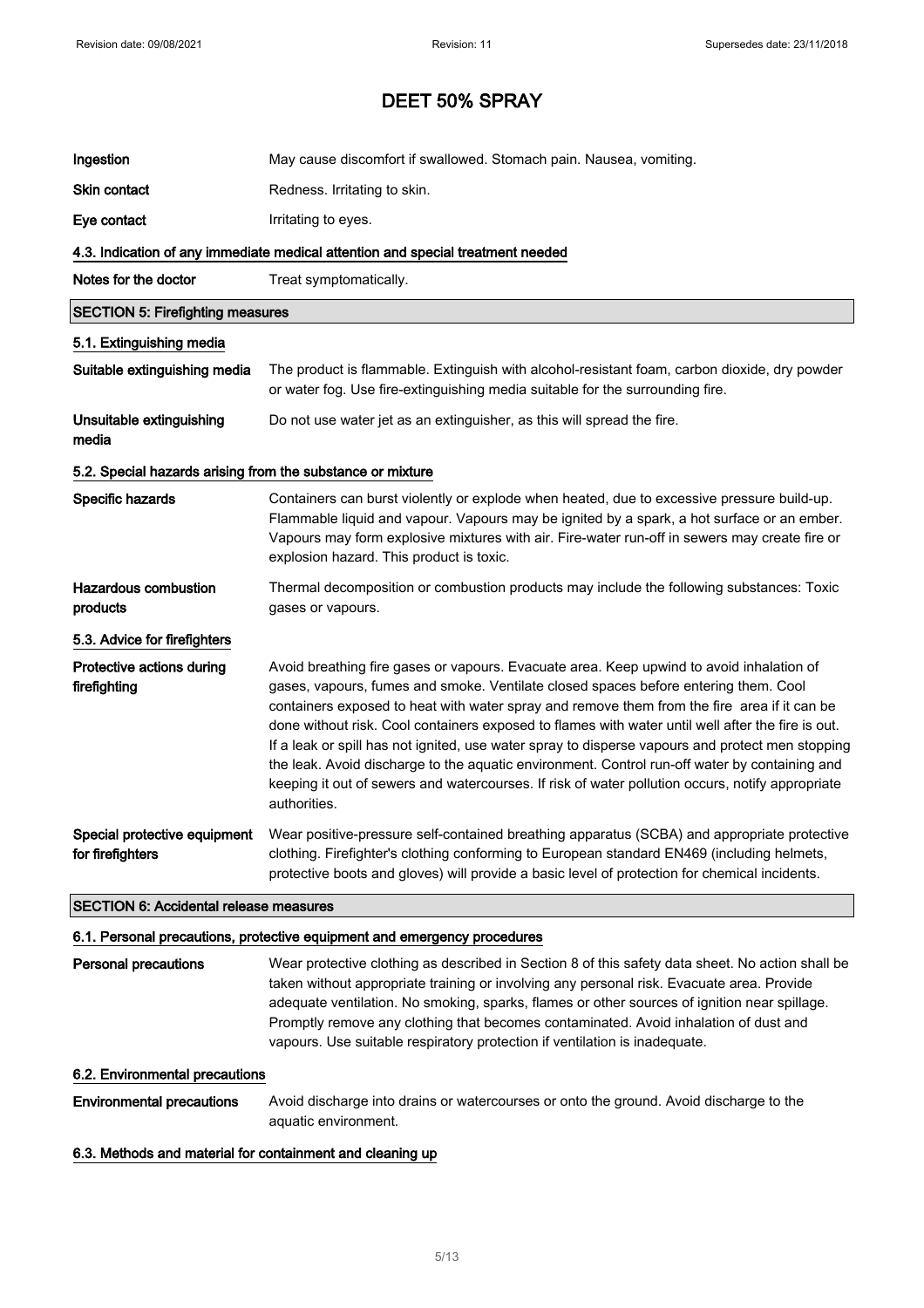| Methods for cleaning up                                                      | Wear protective clothing as described in Section 8 of this safety data sheet. Clear up spills<br>immediately and dispose of waste safely. Eliminate all ignition sources if safe to do so. No<br>smoking, sparks, flames or other sources of ignition near spillage. Do not allow material to<br>enter confined spaces, due to the risk of explosion. Provide adequate ventilation. Absorb<br>small quantities with paper towels and evaporate in a safe place. Once evaporation is<br>complete, place paper in a suitable waste disposal container and seal securely. Flush<br>contaminated area with plenty of water. Wash thoroughly after dealing with a spillage.<br>Dangerous for the environment. Do not empty into drains. For waste disposal, see Section 13. |
|------------------------------------------------------------------------------|------------------------------------------------------------------------------------------------------------------------------------------------------------------------------------------------------------------------------------------------------------------------------------------------------------------------------------------------------------------------------------------------------------------------------------------------------------------------------------------------------------------------------------------------------------------------------------------------------------------------------------------------------------------------------------------------------------------------------------------------------------------------|
| 6.4. Reference to other sections                                             |                                                                                                                                                                                                                                                                                                                                                                                                                                                                                                                                                                                                                                                                                                                                                                        |
| Reference to other sections                                                  | For personal protection, see Section 8. See Section 11 for additional information on health<br>hazards. See Section 12 for additional information on ecological hazards. For waste disposal,<br>see Section 13.                                                                                                                                                                                                                                                                                                                                                                                                                                                                                                                                                        |
| <b>SECTION 7: Handling and storage</b>                                       |                                                                                                                                                                                                                                                                                                                                                                                                                                                                                                                                                                                                                                                                                                                                                                        |
| 7.1. Precautions for safe handling                                           |                                                                                                                                                                                                                                                                                                                                                                                                                                                                                                                                                                                                                                                                                                                                                                        |
| Usage precautions                                                            | Read and follow manufacturer's recommendations. Wear protective clothing as described in<br>Section 8 of this safety data sheet. Keep away from food, drink and animal feeding stuffs.<br>Handle all packages and containers carefully to minimise spills. Keep container tightly sealed<br>when not in use. Avoid the formation of mists. The product is flammable. Keep away from<br>heat, hot surfaces, sparks, open flames and other ignition sources. No smoking. Avoid<br>discharge to the aquatic environment. Do not handle until all safety precautions have been<br>read and understood. Do not handle broken packages without protective equipment. Do not<br>reuse empty containers.                                                                       |
| Advice on general<br>occupational hygiene                                    | Wash promptly if skin becomes contaminated. Take off contaminated clothing. Wash<br>contaminated clothing before reuse.                                                                                                                                                                                                                                                                                                                                                                                                                                                                                                                                                                                                                                                |
|                                                                              | 7.2. Conditions for safe storage, including any incompatibilities                                                                                                                                                                                                                                                                                                                                                                                                                                                                                                                                                                                                                                                                                                      |
| <b>Storage precautions</b>                                                   | Keep away from oxidising materials, heat and flames. Keep only in the original container.<br>Keep container tightly closed, in a cool, well ventilated place. Keep containers upright. Protect<br>containers from damage.                                                                                                                                                                                                                                                                                                                                                                                                                                                                                                                                              |
| Storage class                                                                | Flammable liquid storage.                                                                                                                                                                                                                                                                                                                                                                                                                                                                                                                                                                                                                                                                                                                                              |
| 7.3. Specific end use(s)                                                     |                                                                                                                                                                                                                                                                                                                                                                                                                                                                                                                                                                                                                                                                                                                                                                        |
| Specific end use(s)                                                          | The identified uses for this product are detailed in Section 1.2.                                                                                                                                                                                                                                                                                                                                                                                                                                                                                                                                                                                                                                                                                                      |
| Usage description<br><b>SECTION 8: Exposure controls/Personal protection</b> | Pesticide                                                                                                                                                                                                                                                                                                                                                                                                                                                                                                                                                                                                                                                                                                                                                              |
|                                                                              |                                                                                                                                                                                                                                                                                                                                                                                                                                                                                                                                                                                                                                                                                                                                                                        |

## 8.1. Control parameters

## 8.2. Exposure controls

## Protective equipment



| Appropriate engineering<br>controls | Provide adequate general and local exhaust ventilation. Ensure the ventilation system is<br>regularly maintained and tested. Good general ventilation should be adequate to control<br>worker exposure to airborne contaminants. Observe any occupational exposure limits for the<br>product or ingredients. |
|-------------------------------------|--------------------------------------------------------------------------------------------------------------------------------------------------------------------------------------------------------------------------------------------------------------------------------------------------------------|
| Eye/face protection                 | Eyewear complying with an approved standard should be worn if a risk assessment indicates<br>eye contact is possible.                                                                                                                                                                                        |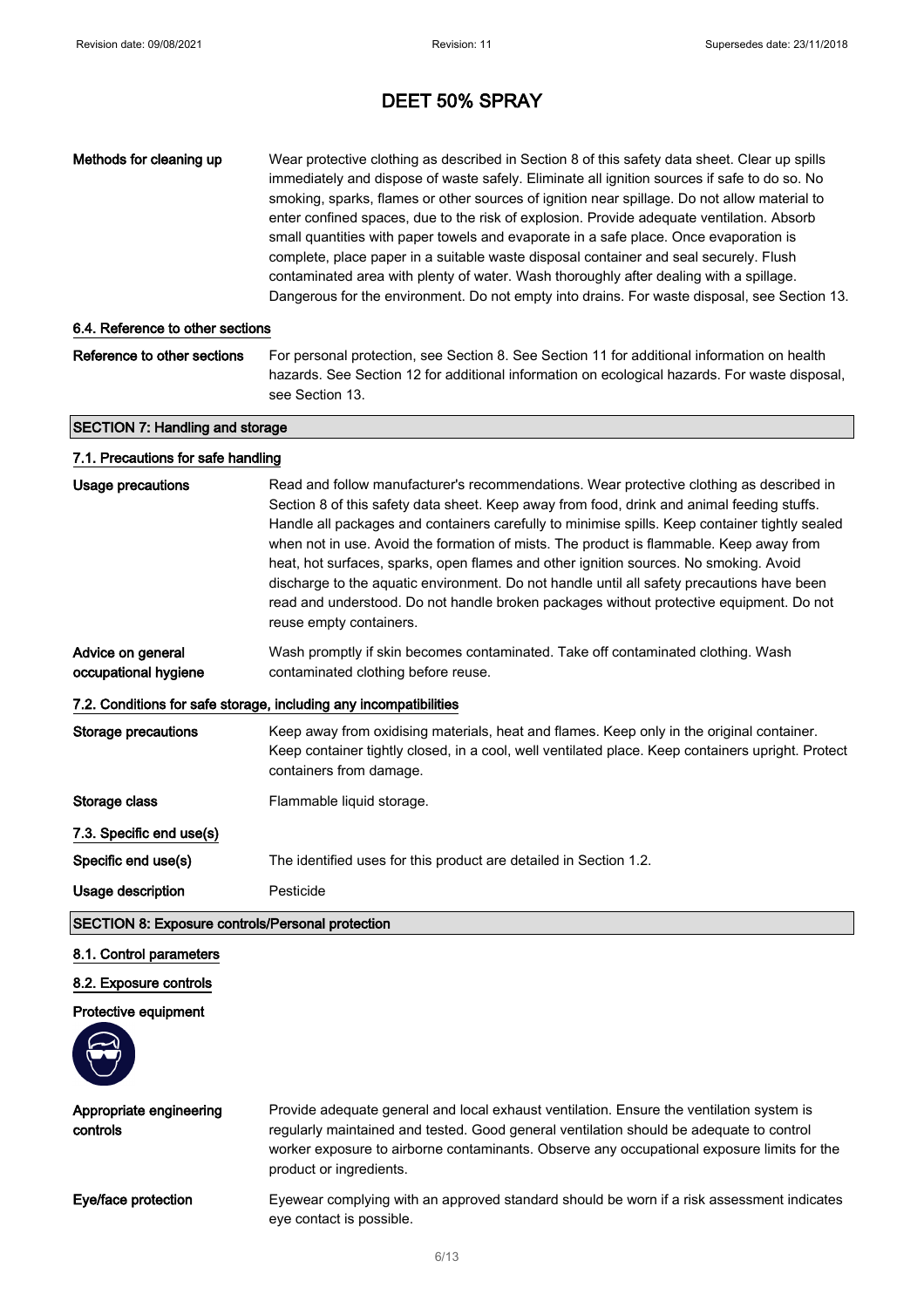| Hand protection                           | As this product is for skin application then skin PPE is not required.                                                                                                                                                                                                                                                                                                       |
|-------------------------------------------|------------------------------------------------------------------------------------------------------------------------------------------------------------------------------------------------------------------------------------------------------------------------------------------------------------------------------------------------------------------------------|
| Hygiene measures                          | Wash hands thoroughly after handling. Wash at the end of each work shift and before eating,<br>smoking and using the toilet. Do not eat, drink or smoke when using this product.                                                                                                                                                                                             |
| <b>Respiratory protection</b>             | Special protection is not required during normal conditions of use. In case of handling of large<br>quantities, wear masks with appropriate filters.                                                                                                                                                                                                                         |
| <b>Environmental exposure</b><br>controls | Keep container tightly sealed when not in use. Emissions from ventilation or work process<br>equipment should be checked to ensure they comply with the requirements of environmental<br>protection legislation. In some cases, fume scrubbers, filters or engineering modifications to<br>the process equipment will be necessary to reduce emissions to acceptable levels. |

## SECTION 9: Physical and chemical properties

| 9.1. Information on basic physical and chemical properties |                                                             |
|------------------------------------------------------------|-------------------------------------------------------------|
| Appearance                                                 | Transparent. Liquid.                                        |
| Colour                                                     | No information.                                             |
| Odour                                                      | Solvent.                                                    |
| <b>Odour threshold</b>                                     | No information available.                                   |
| pH                                                         | No information available.                                   |
| <b>Melting point</b>                                       | No information available.                                   |
| Initial boiling point and range                            | No information available.                                   |
| Flash point                                                | 18°C Closed cup.                                            |
| <b>Evaporation rate</b>                                    | No information available.                                   |
| <b>Evaporation factor</b>                                  | No information available.                                   |
| Flammability (solid, gas)                                  | Not applicable.                                             |
| Upper/lower flammability or<br>explosive limits            | No information available.                                   |
| Other flammability                                         | No information available.                                   |
| Vapour pressure                                            | No information available.                                   |
| Vapour density                                             | No information available.                                   |
| <b>Relative density</b>                                    | $\sim 0.9 \text{ @ } @ 20^{\circ}C$                         |
| <b>Bulk density</b>                                        | No information available.                                   |
| Solubility(ies)                                            | Soluble in the following materials: Organic solvents.       |
| <b>Partition coefficient</b>                               | No information available.                                   |
| Auto-ignition temperature                                  | No information available.                                   |
| <b>Decomposition Temperature</b>                           | No information available.                                   |
| Viscosity                                                  | No information available.                                   |
| <b>Explosive properties</b>                                | No information available.                                   |
| <b>Oxidising properties</b>                                | Does not meet the criteria for classification as oxidising. |
| 9.2. Other information                                     |                                                             |
| <b>SECTION 10: Stability and reactivity</b>                |                                                             |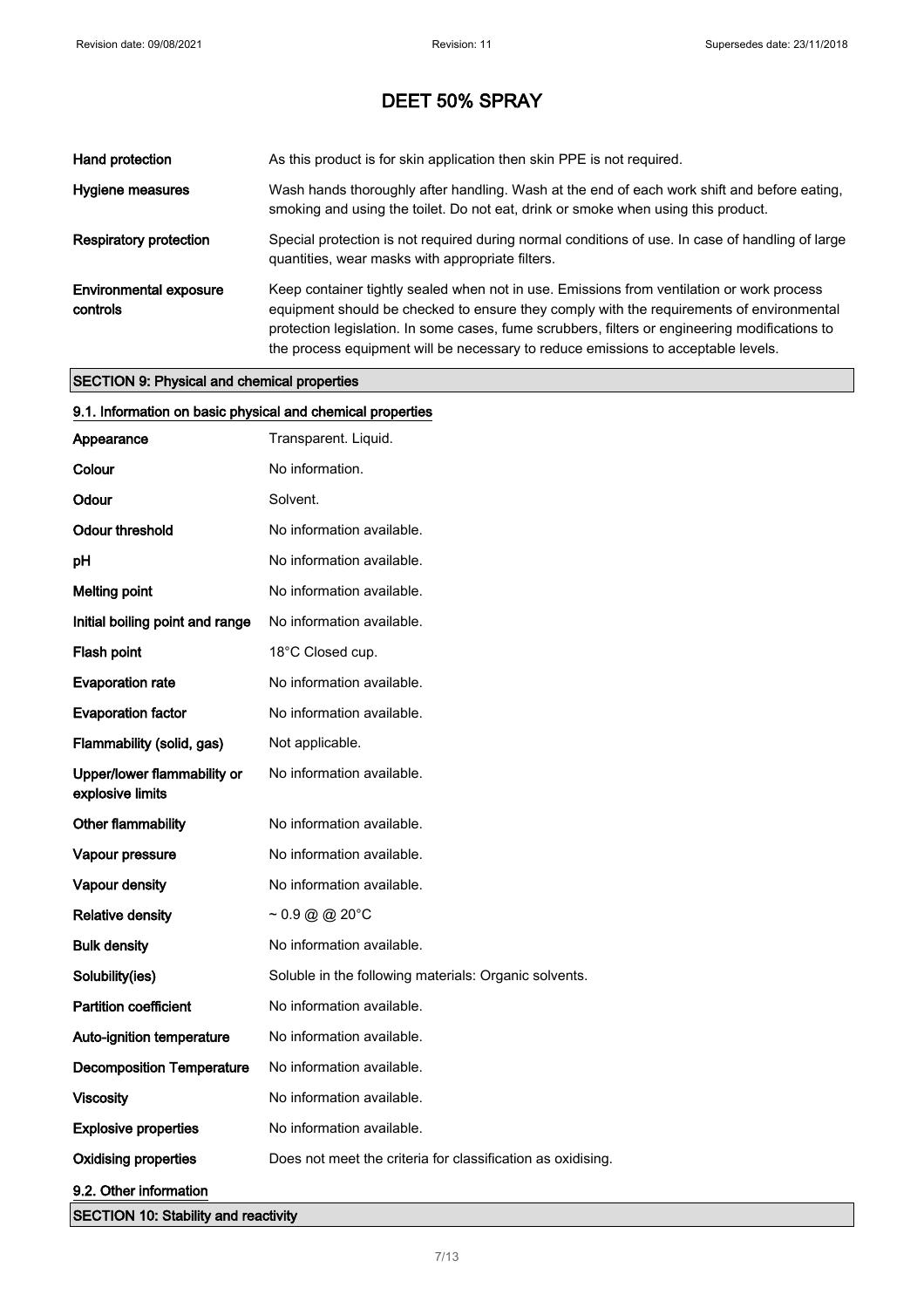| 10.1. Reactivity                                                     |                                                                                                                                                                                                                  |
|----------------------------------------------------------------------|------------------------------------------------------------------------------------------------------------------------------------------------------------------------------------------------------------------|
| <b>Reactivity</b>                                                    | There are no known reactivity hazards associated with this product.                                                                                                                                              |
| 10.2. Chemical stability                                             |                                                                                                                                                                                                                  |
| <b>Stability</b>                                                     | Stable at normal ambient temperatures and when used as recommended. Stable under the<br>prescribed storage conditions.                                                                                           |
| 10.3. Possibility of hazardous reactions                             |                                                                                                                                                                                                                  |
| Possibility of hazardous<br>reactions                                | The following materials may react strongly with the product: Oxidising agents.                                                                                                                                   |
| 10.4. Conditions to avoid                                            |                                                                                                                                                                                                                  |
| <b>Conditions to avoid</b>                                           | Avoid heat, flames and other sources of ignition. Containers can burst violently or explode<br>when heated, due to excessive pressure build-up. Static electricity and formation of sparks<br>must be prevented. |
| 10.5. Incompatible materials                                         |                                                                                                                                                                                                                  |
| <b>Materials to avoid</b>                                            | Oxidising materials. Acids - oxidising.                                                                                                                                                                          |
| 10.6. Hazardous decomposition products                               |                                                                                                                                                                                                                  |
| Hazardous decomposition<br>products                                  | Does not decompose when used and stored as recommended. Thermal decomposition or<br>combustion products may include the following substances: Toxic gases or vapours.                                            |
| <b>SECTION 11: Toxicological information</b>                         |                                                                                                                                                                                                                  |
| 11.1. Information on toxicological effects                           |                                                                                                                                                                                                                  |
| Acute toxicity - oral                                                |                                                                                                                                                                                                                  |
| Notes (oral LD <sub>50</sub> )                                       | Based on available data the classification criteria are not met.                                                                                                                                                 |
| ATE oral (mg/kg)                                                     | 3,784.76                                                                                                                                                                                                         |
| Acute toxicity - dermal<br>Notes (dermal LD <sub>50</sub> )          | Based on available data the classification criteria are not met.                                                                                                                                                 |
| Acute toxicity - inhalation<br>Notes (inhalation LC <sub>50</sub> )  | Based on available data the classification criteria are not met.                                                                                                                                                 |
| Skin corrosion/irritation                                            |                                                                                                                                                                                                                  |
| Animal data                                                          | Irritating.                                                                                                                                                                                                      |
| Serious eye damage/irritation<br>Serious eye damage/irritation       | Causes serious eye irritation.                                                                                                                                                                                   |
| <b>Respiratory sensitisation</b><br><b>Respiratory sensitisation</b> | Based on available data the classification criteria are not met.                                                                                                                                                 |
| <b>Skin sensitisation</b><br><b>Skin sensitisation</b>               | Based on available data the classification criteria are not met.                                                                                                                                                 |
| Germ cell mutagenicity                                               |                                                                                                                                                                                                                  |
| Genotoxicity - in vitro                                              | Based on available data the classification criteria are not met.                                                                                                                                                 |
| Carcinogenicity                                                      |                                                                                                                                                                                                                  |
| Carcinogenicity                                                      | Based on available data the classification criteria are not met.                                                                                                                                                 |
| <b>IARC</b> carcinogenicity                                          | None of the ingredients are listed or exempt.                                                                                                                                                                    |
| <b>Reproductive toxicity</b>                                         |                                                                                                                                                                                                                  |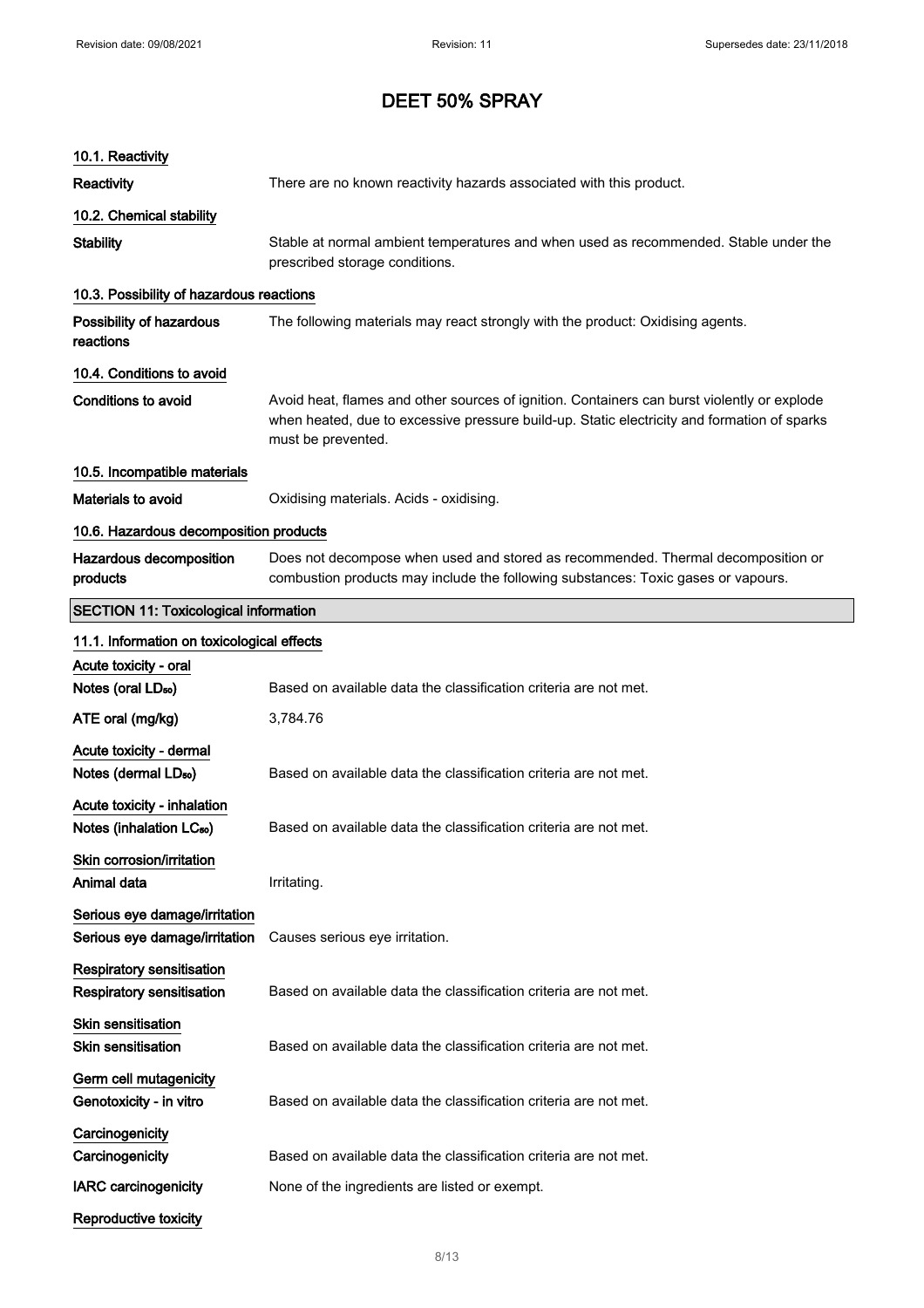| Reproductive toxicity - fertility                  | Based on available data the classification criteria are not met.                                                                                    |  |
|----------------------------------------------------|-----------------------------------------------------------------------------------------------------------------------------------------------------|--|
| Reproductive toxicity -<br>development             | Based on available data the classification criteria are not met.                                                                                    |  |
| Specific target organ toxicity - single exposure   |                                                                                                                                                     |  |
| STOT - single exposure                             | Based on available data the classification criteria are not met.                                                                                    |  |
| Specific target organ toxicity - repeated exposure |                                                                                                                                                     |  |
| STOT - repeated exposure                           | Not classified as a specific target organ toxicant after repeated exposure.                                                                         |  |
| Aspiration hazard                                  |                                                                                                                                                     |  |
| Aspiration hazard                                  | Based on available data the classification criteria are not met.                                                                                    |  |
|                                                    |                                                                                                                                                     |  |
| <b>General information</b>                         | The severity of the symptoms described will vary dependent on the concentration and the<br>length of exposure.                                      |  |
| Inhalation                                         | A single exposure may cause the following adverse effects: Pain or irritation. Intoxication.<br>Narcotic effect. Muscle weakness. Nausea, vomiting. |  |
| Ingestion                                          | May cause discomfort if swallowed. Stomach pain. Nausea, vomiting.                                                                                  |  |
| <b>Skin contact</b>                                | Redness. Irritating to skin.                                                                                                                        |  |
| Eye contact                                        | Irritating to eyes.                                                                                                                                 |  |
| Acute and chronic health<br>hazards                | SKIN.                                                                                                                                               |  |
| Route of exposure                                  | Ingestion Inhalation Skin and/or eye contact                                                                                                        |  |
| <b>Target organs</b>                               | No specific target organs known.                                                                                                                    |  |

## Toxicological information on ingredients.

## DIETHYL-M-TOLUAMIDE (DEET)

| Acute toxicity - oral                                          |                                  |
|----------------------------------------------------------------|----------------------------------|
| Acute toxicity oral (LD <sub>50</sub><br>mg/kg)                | 1,892.0                          |
| <b>Species</b>                                                 | Rat                              |
| ATE oral (mg/kg)                                               | 1,892.0                          |
| Acute toxicity - dermal                                        |                                  |
| Notes (dermal LD <sub>50</sub> )                               | LD50 >5000 mg/kg (rat)           |
| Acute toxicity - inhalation                                    |                                  |
| Acute toxicity inhalation<br>(LC <sub>50</sub> dust/mist mg/l) | 5.0                              |
| <b>Species</b>                                                 | Rat                              |
| Notes (inhalation LC <sub>50</sub> )                           | Inhalation (Rat) $LD50 = 5$ mg/l |
|                                                                | ETHANOL                          |
| Acute toxicity - oral                                          |                                  |

Notes (oral LD<sub>50</sub>) Oral (Rat) LD50 = 10470 mg/kg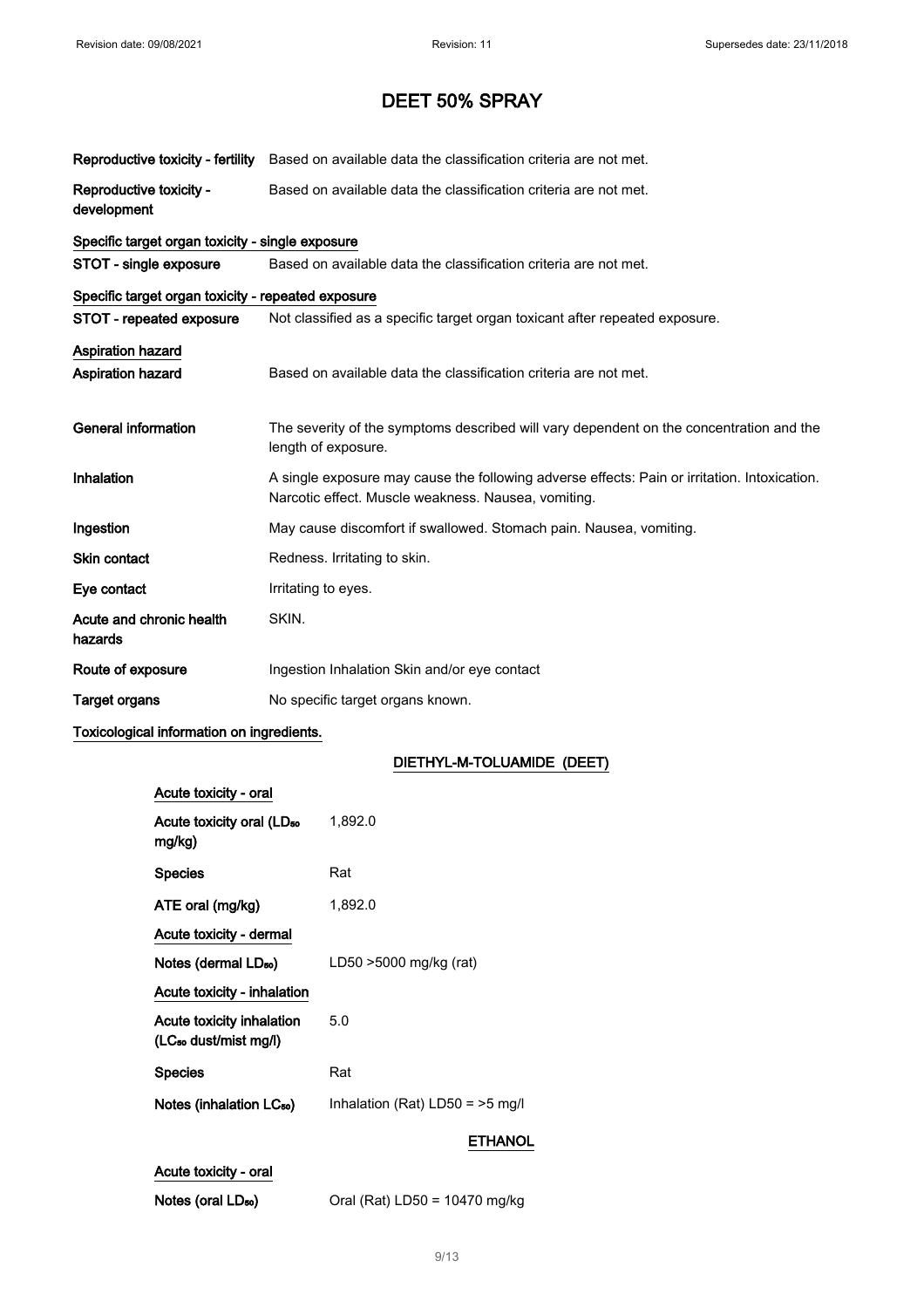| Acute toxicity - inhalation                                    |                                    |
|----------------------------------------------------------------|------------------------------------|
| Notes (inhalation LC <sub>50</sub> )                           | Inhalation (Rat) LD50 = 124.7 mg/l |
|                                                                | <b>Pyrethrins</b>                  |
| Acute toxicity - oral                                          |                                    |
| Acute toxicity oral (LD <sub>50</sub><br>mg/kg)                | 1,030.0                            |
| <b>Species</b>                                                 | Rat                                |
| ATE oral (mg/kg)                                               | 1,030.0                            |
| Acute toxicity - dermal                                        |                                    |
| Notes (dermal LD <sub>50</sub> )                               | LD50 >5000 mg/kg (rat)             |
| Acute toxicity - inhalation                                    |                                    |
| Acute toxicity inhalation<br>(LC <sub>50</sub> dust/mist mg/l) | 2.02                               |
| <b>Species</b>                                                 | Rat                                |
| <b>ATE</b> inhalation<br>(dusts/mists mg/l)                    | 1.5                                |
|                                                                | <b>Denatonium Benzoate</b>         |
| Acute toxicity - oral                                          |                                    |
| Acute toxicity oral (LD <sub>50</sub><br>mg/kg)                | 584.0                              |
| <b>Species</b>                                                 | Rat                                |
| ATE oral (mg/kg)                                               | 500.0                              |
| Acute toxicity - dermal                                        |                                    |
| Notes (dermal LD <sub>50</sub> )                               | >2000 mg/kg                        |
| Acute toxicity - inhalation                                    |                                    |
| Acute toxicity inhalation<br>(LC <sub>50</sub> dust/mist mg/l) | 8.7                                |
| <b>Species</b>                                                 | Rat                                |
| <b>ATE</b> inhalation<br>(dusts/mists mg/l)                    | 8.7                                |

## SECTION 12: Ecological information

Ecotoxicity Not regarded as dangerous for the environment.

## 12.1. Toxicity

Toxicity Maguatic Chronic 3 - H412 Harmful to aquatic life with long lasting effects.

## 12.2. Persistence and degradability

Persistence and degradability The degradability of the product is not known.

## 12.3. Bioaccumulative potential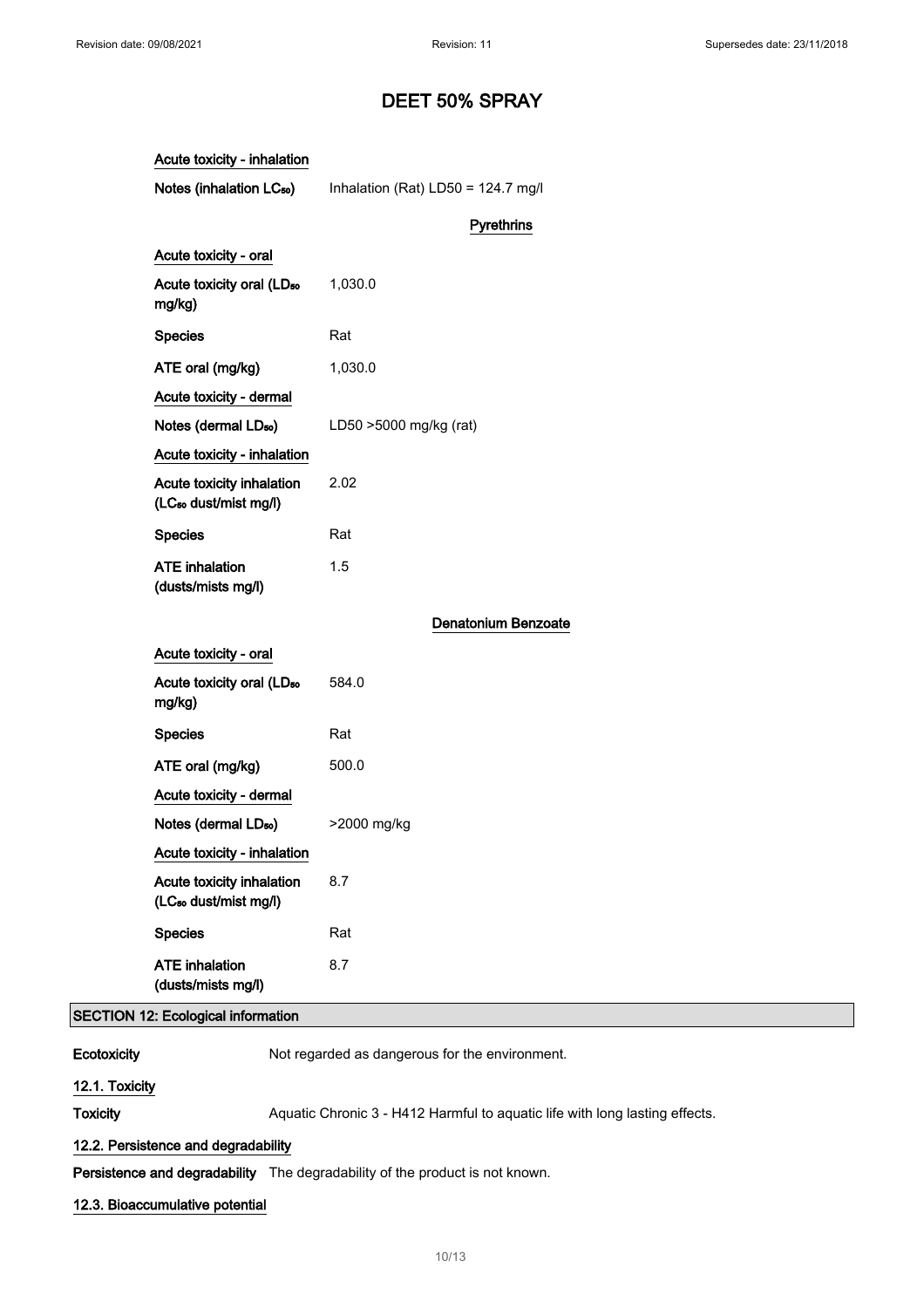| <b>Bioaccumulative potential</b>           | No data available on bioaccumulation.                                                                                                                                                                                                                                                                                                                                                                                                                                                                                     |
|--------------------------------------------|---------------------------------------------------------------------------------------------------------------------------------------------------------------------------------------------------------------------------------------------------------------------------------------------------------------------------------------------------------------------------------------------------------------------------------------------------------------------------------------------------------------------------|
| <b>Partition coefficient</b>               | No information available.                                                                                                                                                                                                                                                                                                                                                                                                                                                                                                 |
| 12.4. Mobility in soil                     |                                                                                                                                                                                                                                                                                                                                                                                                                                                                                                                           |
| <b>Mobility</b>                            | No data available.                                                                                                                                                                                                                                                                                                                                                                                                                                                                                                        |
| 12.5. Results of PBT and vPvB assessment   |                                                                                                                                                                                                                                                                                                                                                                                                                                                                                                                           |
| 12.6. Other adverse effects                |                                                                                                                                                                                                                                                                                                                                                                                                                                                                                                                           |
| Other adverse effects                      | None known.                                                                                                                                                                                                                                                                                                                                                                                                                                                                                                               |
| <b>Toxicity of ingredients</b>             |                                                                                                                                                                                                                                                                                                                                                                                                                                                                                                                           |
| <b>SECTION 13: Disposal considerations</b> |                                                                                                                                                                                                                                                                                                                                                                                                                                                                                                                           |
| 13.1. Waste treatment methods              |                                                                                                                                                                                                                                                                                                                                                                                                                                                                                                                           |
| <b>General information</b>                 | The generation of waste should be minimised or avoided wherever possible. Reuse or recycle<br>products wherever possible. This material and its container must be disposed of in a safe<br>way. When handling waste, the safety precautions applying to handling of the product should<br>be considered. Care should be taken when handling emptied containers that have not been<br>thoroughly cleaned or rinsed out. Empty containers or liners may retain some product<br>residues and hence be potentially hazardous. |
| <b>Disposal methods</b>                    | Dispose of surplus products and those that cannot be recycled via a licensed waste disposal<br>contractor. Waste, residues, empty containers, discarded work clothes and contaminated<br>cleaning materials should be collected in designated containers, labelled with their contents.<br>Incineration or landfill should only be considered when recycling is not feasible.                                                                                                                                             |
| <b>SECTION 14: Transport information</b>   |                                                                                                                                                                                                                                                                                                                                                                                                                                                                                                                           |
| 14.1. UN number                            |                                                                                                                                                                                                                                                                                                                                                                                                                                                                                                                           |
| UN No. (ADR/RID)                           | 1993                                                                                                                                                                                                                                                                                                                                                                                                                                                                                                                      |
| UN No. (IMDG)                              | 1993                                                                                                                                                                                                                                                                                                                                                                                                                                                                                                                      |
| UN No. (ICAO)                              | 1993                                                                                                                                                                                                                                                                                                                                                                                                                                                                                                                      |
| UN No. (ADN)                               | 1993                                                                                                                                                                                                                                                                                                                                                                                                                                                                                                                      |
| 14.2. UN proper shipping name              |                                                                                                                                                                                                                                                                                                                                                                                                                                                                                                                           |
| Proper shipping name<br>(ADR/RID)          | FLAMMABLE LIQUID, N.O.S. (CONTAINS ETHANOL, METHANOL)                                                                                                                                                                                                                                                                                                                                                                                                                                                                     |
|                                            | Proper shipping name (IMDG) FLAMMABLE LIQUID, N.O.S. (CONTAINS ETHANOL, METHANOL)                                                                                                                                                                                                                                                                                                                                                                                                                                         |
|                                            | Proper shipping name (ICAO) FLAMMABLE LIQUID, N.O.S. (CONTAINS ETHANOL, METHANOL)                                                                                                                                                                                                                                                                                                                                                                                                                                         |
| Proper shipping name (ADN)                 | FLAMMABLE LIQUID, N.O.S. (CONTAINS ETHANOL, METHANOL)                                                                                                                                                                                                                                                                                                                                                                                                                                                                     |
| 14.3. Transport hazard class(es)           |                                                                                                                                                                                                                                                                                                                                                                                                                                                                                                                           |
| <b>ADR/RID class</b>                       | 3                                                                                                                                                                                                                                                                                                                                                                                                                                                                                                                         |
| <b>ADR/RID classification code</b>         | F <sub>1</sub>                                                                                                                                                                                                                                                                                                                                                                                                                                                                                                            |
| <b>ADR/RID label</b>                       | 3                                                                                                                                                                                                                                                                                                                                                                                                                                                                                                                         |
| <b>IMDG class</b>                          | 3                                                                                                                                                                                                                                                                                                                                                                                                                                                                                                                         |
| ICAO class/division                        | 3                                                                                                                                                                                                                                                                                                                                                                                                                                                                                                                         |
| <b>ADN</b> class                           | 3                                                                                                                                                                                                                                                                                                                                                                                                                                                                                                                         |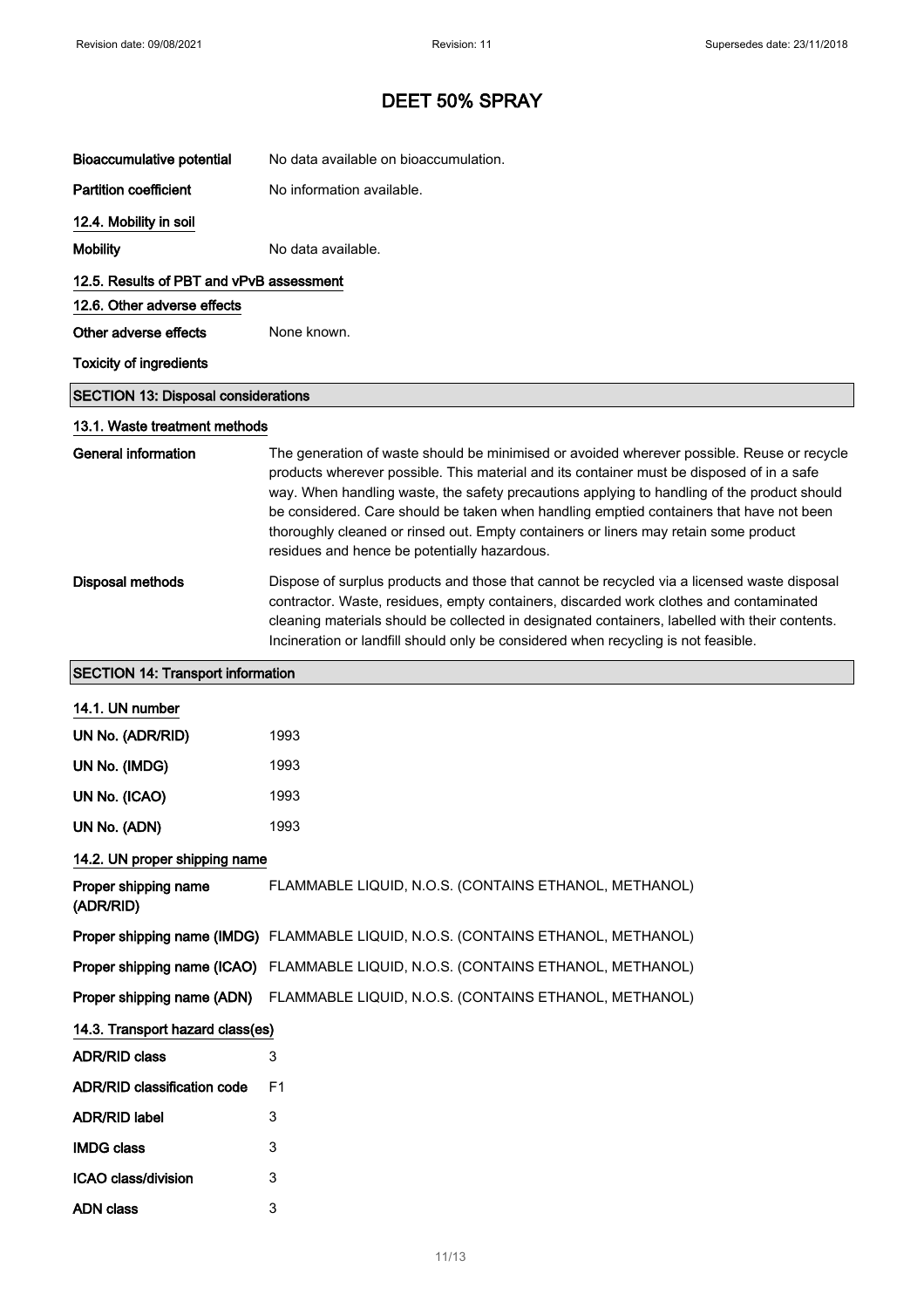#### Transport labels



| 14.4. Packing group          |   |
|------------------------------|---|
| <b>ADR/RID packing group</b> | Ш |
| <b>IMDG packing group</b>    | Ш |
| ICAO packing group           | Ш |
| ADN packing group            | н |
| 14.5. Environmental hazards  |   |

## Environmentally hazardous substance/marine pollutant No.

| 14.6. Special precautions for user               |             |
|--------------------------------------------------|-------------|
| EmS                                              | $F-E. S-E$  |
| ADR transport category                           | 2           |
| <b>Emergency Action Code</b>                     | $\cdot$ 3YE |
| <b>Hazard Identification Number</b><br>(ADR/RID) | 33          |
| Tunnel restriction code                          | (D/E)       |

## 14.7. Transport in bulk according to Annex II of MARPOL and the IBC Code

Transport in bulk according to Not applicable. Annex II of MARPOL 73/78 and the IBC Code

## SECTION 15: Regulatory information

## 15.1. Safety, health and environmental regulations/legislation specific for the substance or mixture

| National regulations | Health and Safety at Work etc. Act 1974 (as amended).<br>The Carriage of Dangerous Goods and Use of Transportable Pressure Equipment<br>Regulations 2009 (SI 2009 No. 1348) (as amended) ["CDG 2009"].<br>EH40/2005 Workplace exposure limits.                                                                                                                                                                                                                       |
|----------------------|----------------------------------------------------------------------------------------------------------------------------------------------------------------------------------------------------------------------------------------------------------------------------------------------------------------------------------------------------------------------------------------------------------------------------------------------------------------------|
| EU legislation       | Regulation (EC) No 1907/2006 of the European Parliament and of the Council of 18<br>December 2006 concerning the Registration, Evaluation, Authorisation and Restriction of<br>Chemicals (REACH) (as amended).<br>Commission Regulation (EU) No 2015/830 of 28 May 2015.<br>Regulation (EC) No 1272/2008 of the European Parliament and of the Council of 16<br>December 2008 on classification, labelling and packaging of substances and mixtures (as<br>amended). |

## 15.2. Chemical safety assessment

No chemical safety assessment has been carried out.

#### Inventories

#### EU - EINECS/ELINCS

None of the ingredients are listed or exempt.